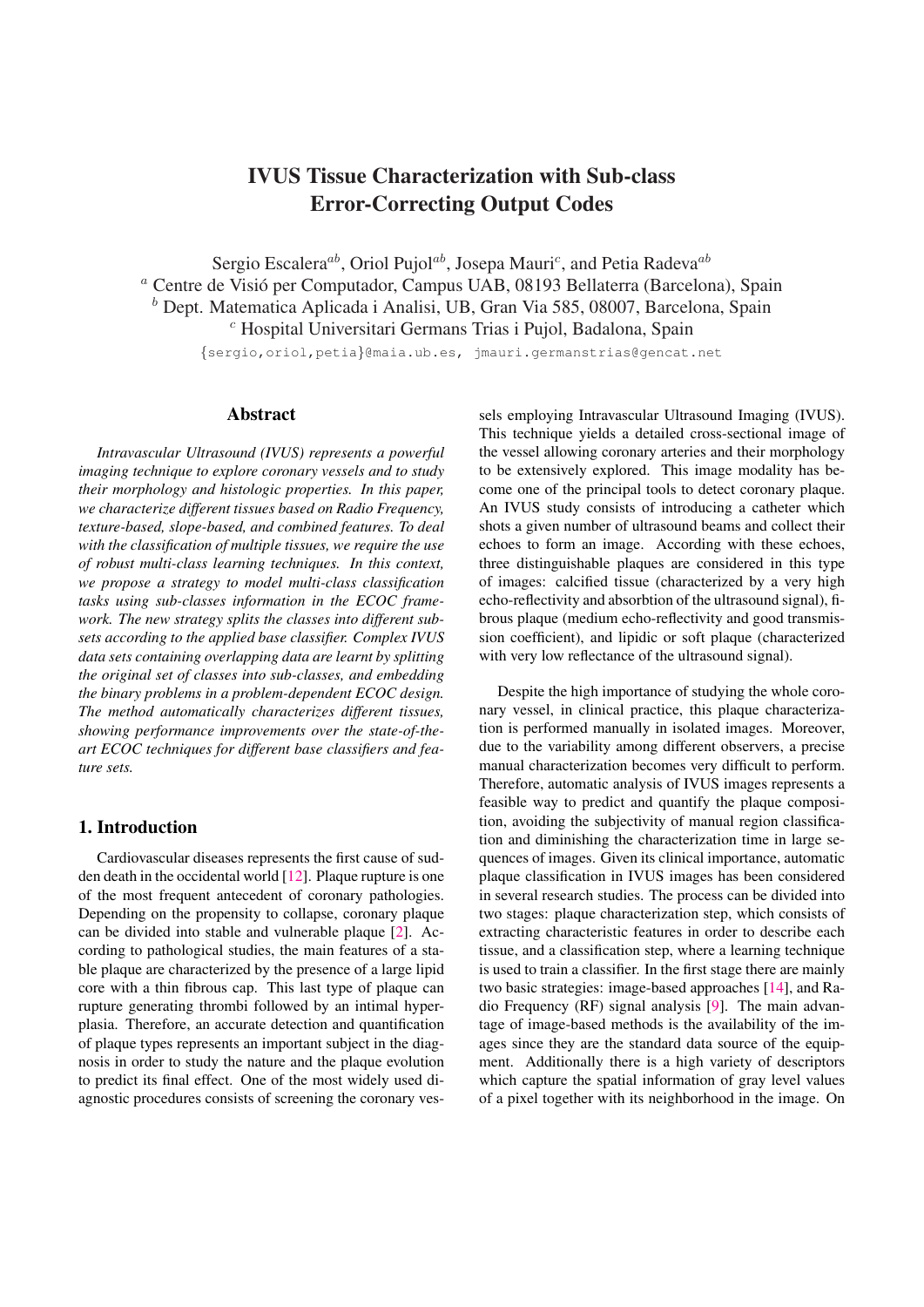the other hand, characterization of RF signal has been proposed to take advantage of the raw IVUS signals. This data source avoids the introduction of artifacts from the pixel interpolation in the process of image formation. Due to the higher resolution of the unprocessed data, small regions of plaque could be distinguished.

In this paper, we base on texture-based features, RF signals, slope-based features, and combined features to characterize the different types of tissues. For the learning step, we focus on Error-Correcting Output Codes as a general framework to combine binary classifiers to deal with multiclass categorization problems. The strategy was introduced by Dietterich and Bakiri [4] in 1995. Based on the error correcting principles [4], ECOC has been successfully applied to a wide range of applications, such as face recognition, face verification, text recognition or manuscript digit classification [8]. In this context, we propose a novel technique to address multi-class classification problems by means of Error-Correcting Output Codes. The new methodology is based on the splitting of the original set of tissue classes into different sub-tissues so that the base classifier applied is able to learn the data. In this sense, complex data sets containing overlapping data can be modelled by splitting the original set of classes into sub-classes and embedding the binary problems in a problem-dependent ECOC design. The method shows to automatically characterize different tissues using different feature sets with high performance, obtaining significant performance improvements compared to previous state-of-the-art ECOC strategies for different base classifiers.

The paper is organized as follows: section 2 overviews the ECOC framework. Section 3 presents the Sub-class approach. Section 4 explains the features and data sets, and section 5 shows the experimental results.

## 2. Error-Correcting Output Codes

Given a set of  $N$  classes to be learnt, at the coding step of the ECOC framework,  $n$  different bi-partitions (groups of classes) are formed, and  $n$  binary problems (dichotomies) are trained. As a result, a codeword of length  $n$  is obtained for each class, where each bin of the code corresponds to a response of a given dichotomy. Arranging the codewords as rows of a matrix, we define a "coding matrix"  $M$ , where  $M \in \{-1, 0, 1\}^{N \times n}$  in the ternary case. Joining classes in sets, each dichotomy is coded by  $\{+1, -1\}$  according to their class set membership, or 0 if the class is not considered by the dichotomy. In fig.1 we show an example of a one-versus-one coding matrix  $M$ , where each dichotomy learns to split a pair of classes. The matrix is coded using 6 dichotomies  $\{h_1, ..., h_6\}$  for a 4-class problem  $(c_1, c_2, c_3,$ and  $c_4$ ). The white regions are coded by 1 (considered as positive for its respective dichotomy,  $h_i$ ), the dark regions by -1 (considered as negative), and the grey regions correspond to the zero symbol (not considered classes by the current dichotomy). For example, the first classifier  $(h_1)$  is trained to discriminate  $c_1$  versus  $c_2$  ignoring  $c_3$  and  $c_4$ , etc.

During the decoding process, applying the  $n$  trained binary classifiers, a code  $x$  is obtained for each data point in the test set. This code is compared with the base codewords of each class  $\{y_1, ..., y_4\}$  defined in the matrix M, and the data point is assigned to the class with the "closest" codeword [1]. Although different distances can be applied, the Hamming (*HD*) and the Euclidean distances (*ED*) are the most frequently used. In fig.1, a new test input  $x$  is evaluated by all the classifiers and the method assigns label  $c_i$ with the closest decoding measure.

### 3. ECOC Sub-class

From an initial set of classes  $C$  of a given multi-class problem, the objective of the Sub-class ECOC strategy is to define a new set of classes C', where  $|C'| > |C|$ , so that the new set of binary problems is easier to learn for a given the new set of binary problems is easier to learn for a given base classifier. For this purpose, we use a guided procedure that, in a problem-dependent way, groups classes and splits them into sub-sets if necessary.



Figure 1. Example of ternary matrix M for a 4-class problem. A new test codeword is classified using a decoding strategy.

Recently, the authors of [13] proposed a ternary problem-dependent design of ECOC, called DECOC, where given  $N$  classes, a high classification performance is achieved with only  $N - 1$  binary problems. The method is based on the embedding of discriminant tree structures derived from the problem domain. The binary trees are built by looking for the partition that maximizes the mutual information (*MI*) between the data and their respective class labels. Look at the 3-class problem shown on the top of fig. 2(a). The standard DECOC algorithm considers the whole set of classes to split it into two sub-sets of classes <sup>℘</sup><sup>+</sup> and ℘<sup>−</sup> maximizing the *MI* criterion on a sequential forward floating search procedure (*SFFS*). In the example, the first sub-sets found correspond to  $\varphi^+ = \{C_1, C_2\}$  and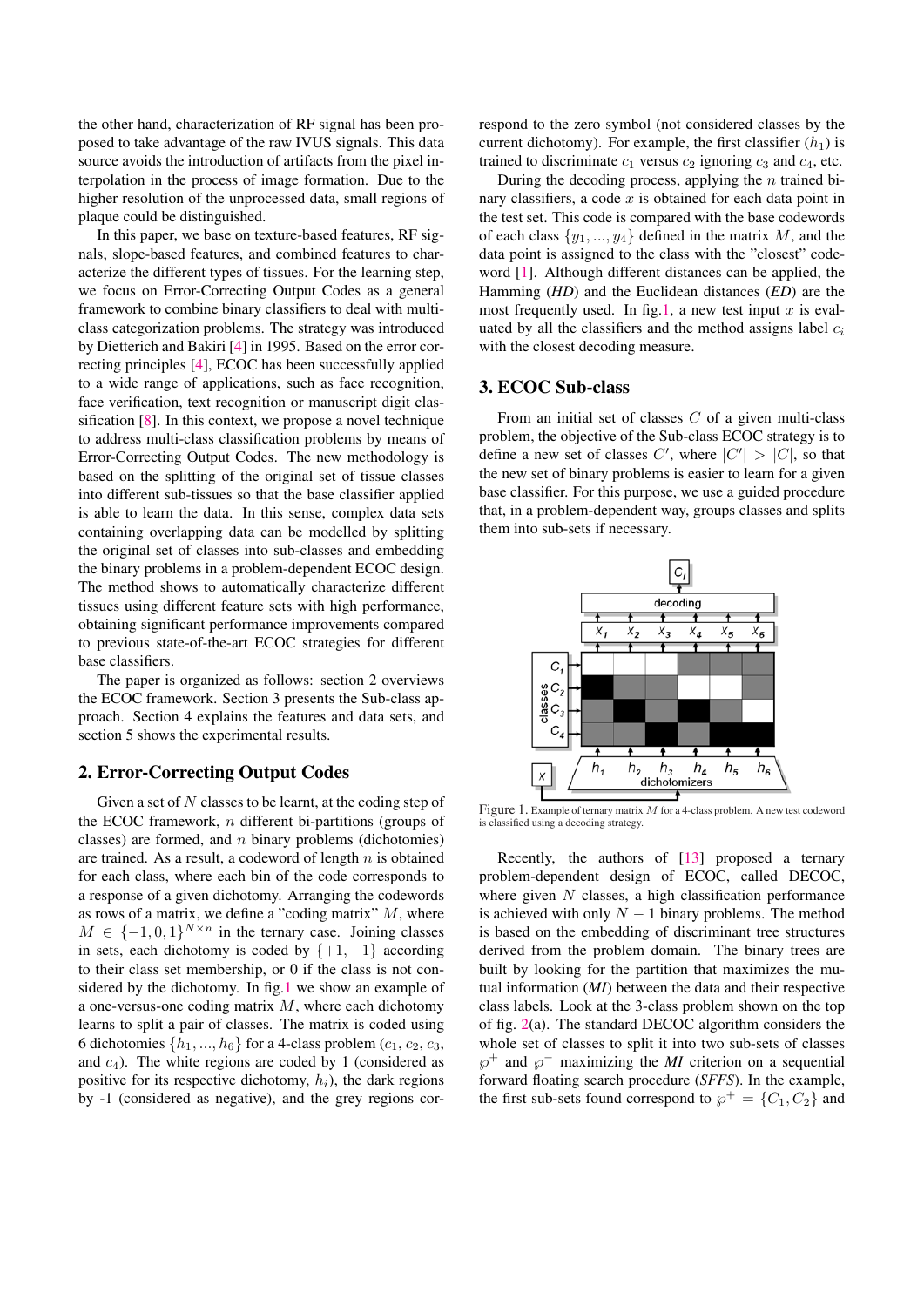

Figure 2. (a) Top: Original 3-class problem. Bottom: 4 sub-classes found. (b) Sub-class ECOC encoding using the four sub-classes using Discrete Adaboost with 40 runs of Decision Stumps. (c) Learning evolution of the sub-class matrix M. (d) Original tree structure without applying sub-class. (e) New tree-based configuration using sub-classes

 $\wp^- = \{C_3\}$ . Then, a base classifier is used to train its corresponding dichotomizer  $h_1$ . This classifier is shown in the node  $h_1$  of the tree structure shown in fig. 2(d). The procedure is repeated until all classes are split into separate sub-sets  $\wp$ . When the tree is constructed, the coding matrix M is obtained by codifying each internal node of the tree as a column of the coding matrix (see the second matrix in fig. 2(c)). Taking as baseline this procedure, our encoding algorithm is shown in table 1. Given a  $N$ -class problem, the whole set of classes is used to initialize the set  $L$  containing the sets of labels for the classes to be learnt. At the beginning of each iteration  $k$  of the algorithm (**Step 1**), the first element of L is assigned to  $S_k$  in the first step of the algorithm. Next, SFFS is used to find the optimal binary partition  $BP$  of  $S_k$  that maximizes the mutual information I between the data and their respective class labels (Step 2). To illustrate our procedure, let us return to the example of the top of fig.  $2(a)$ . On the first iteration of the Sub-class ECOC algorithm, SFFS finds the sub-set  $\wp^+ = \{C_1, C_2\}$ against  $\wp^- = \{C_3\}$ . The encoding of this problem is shown in the first matrix of fig.  $2(c)$ . The positions of the column corresponding to the classes of the first partition are coded by +1 and the classes corresponding to the second partition to -1, respectively. In our procedure, the base classifier is used to test if the performance obtained by the trained dichotomizers is sufficient. Observe the decision boundaries of the picture next to the first column of the matrix in fig. 2(b). One can see that the base classifier finds a good solution for this first problem. Then, the second classifier is trained to split  $\wp^+ = C_1$  against  $\wp^- = C_2$ , and its performance is computed. The separation of the current sub-sets is not a trivial problem, and the classification performance is poor. Therefore, our procedure tries to split the data  $J_{\varphi^+}$ 

and  $J_{\varphi}$ - from the current sub-sets  $\varphi$ <sup>+</sup> and  $\varphi$ <sup>-</sup> into more simple sub-sets. At Step 3 of the algorithm, the splitting criteria SC takes as input a data set  $J_{\wp}$ + or  $J_{\wp}$ - from a subset  $\wp^+$  or  $\wp^-$ , and splits it into two sub-sets  $J_{\wp^+}^+$  and  $J_{\wp^+}^$ or  $J_{\wp}^+$  and  $J_{\wp}^-$ . The splitting algorithm is shown in table 2. When two data sub-sets  $\{J_{\wp}^+, J_{\wp}^-\}$  and  $\{J_{\wp}^+, J_{\wp}^-\}$ <br>are obtained, only one of both split sub-sets is used. We seare obtained, only one of both split sub-sets is used. We select the sub-sets that have the highest distance between the means of each cluster. Then, if the new sub-sets improve the classification performance, new sub-classes are formed, and the process is repeated.

In the example of fig. 2, applying the splitting criteria SC over the two sub-sets, two clusters are found for  $\wp^+ = C_1$  and for  $\wp^- = C_2$ . Then, the original encoding of the problem  $C_1$  vs  $C_2$  (corresponding to the second column of the matrix in the center of fig.  $2(c)$ ) is split into the two columns marked with the solid lines in the matrix on the right. In this way, the original  $C_1$  vs  $C_2$  problem is transformed into two more simple problems  $\{C_{11}\}\$ against  $\{C_2\}$ and  ${C_{12}}$  against  ${C_2}$ . Here the first subindex of the class corresponds to the original class, and the second subindex to the number of sub-class. It implies that the class  $C_1$  is split into two sub-classes (look at the bottom of fig.  $2(a)$ ), and the original 3-class problem  $C = \{C_1, C_2, C_3\}$  becomes the 4-sub-class problem  $C' = \{C_{11}, C_{12}, C_2, C_3\}$ . As the class  $C_1$  has been decomposed by the splitting of the second class  $C_1$  has been decomposed by the splitting of the second problem, we need to save the information of the current subsets and the previous sub-sets affected by the new splitting. The steps to update this information are summarized in the Step 4 of the splitting algorithm. The process is repeated until the desired performance is achieved or the stopping conditions are full-filled.

The conditions that guide the learning and splitting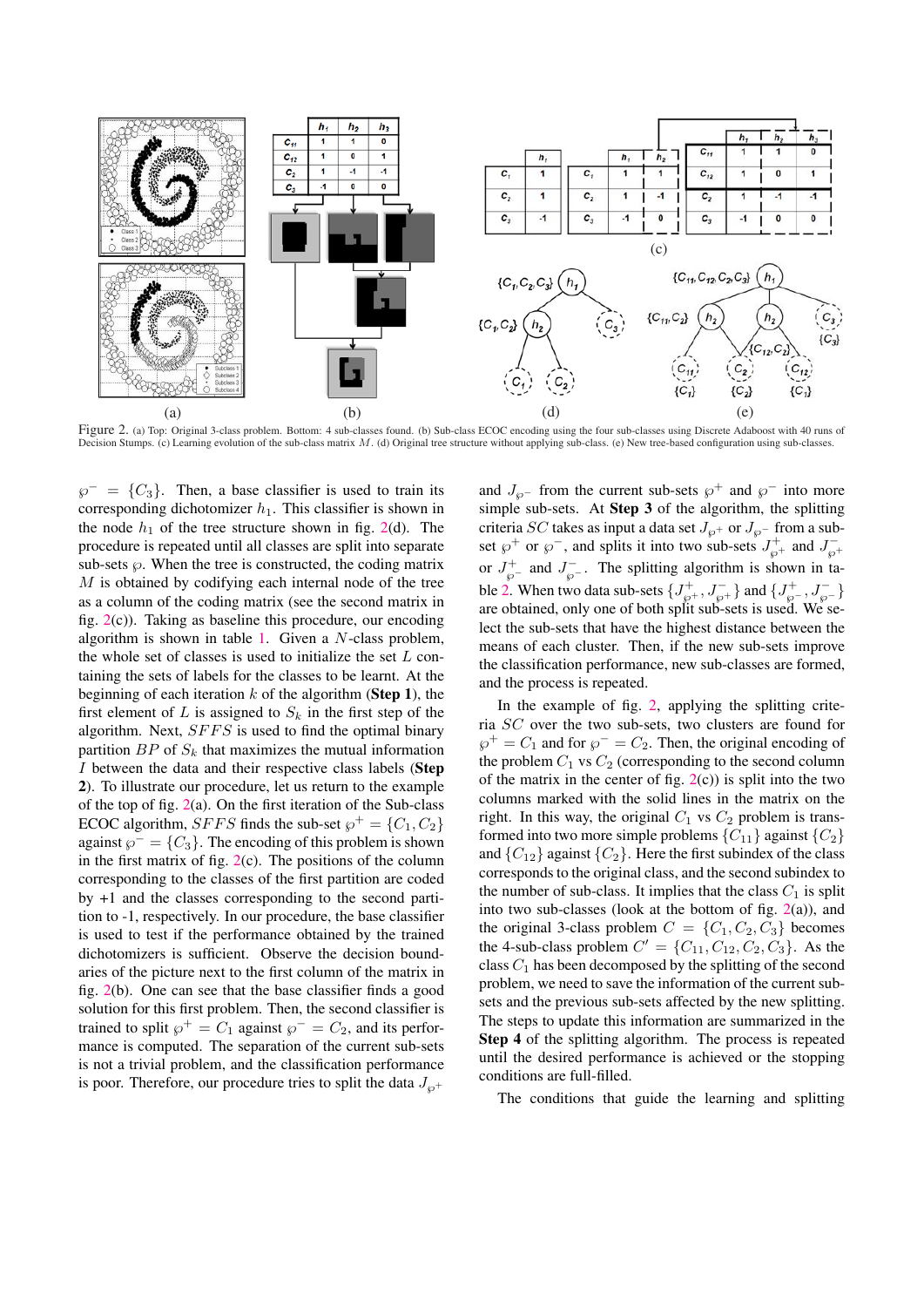Table 1. Problem-dependent Sub-class ECOC algorithm.

**Inputs:**  $J, C, \theta = \{\theta_{size}, \theta_{perf}, \theta_{impr}\}\$  //Thresholds for the number of samples, performance, and improvement between iterations

Outputs:  $C', J', \wp', M$ 

[Initialization:]

Create the trivial partition  $\{\varphi_0^+, \varphi_0^-\}$  of the set of classes  $\{C_i\}$ :  $\{\wp_0^+,\wp_0^-\} = \{\{\emptyset\},\{C_1, C_2, ..., C_N\}\}\$  $L_0 = {\varphi_0^-}; J' = J; C' = C; \varphi' = \emptyset; M = \emptyset; k = 1$ 

Step 1  $S_k$  is the first element of  $L_{k-1}$  $L'_k = L_{k-1} \setminus \{S_k\}$ 

**Step 2** Find the optimal binary partition  $BP(S_k)$ :

 $\{\wp_k^+,\wp_k^-\} = argmax_{B P(S_k)}(I(\mathbf{x},d(B P(S_k))))$ where  $I$  is the mutual information criterion,  $x$  is the random variable associated to the features and  $d$  is the discrete random variable of the dichotomy labels<sup>a</sup>, defined in the following terms:

$$
d = d(\mathbf{x}, BP(S_k)) = \begin{cases} 1 & \text{if } \mathbf{x} \in C_i | C_i \in \wp_k^+ \\ -1 & \text{if } \mathbf{x} \in C_i | C_i \in \wp_k^- \end{cases}
$$

Step 3 // Look for sub-classes

 ${C', J', \wp'} = {SPLIT}(J_{p_k^+}, J_{p_k^-}, C', J', J, \wp', \theta)^b$ 

**Step 4** 
$$
L_k = \{L'_k \cup \wp_k^i\}
$$
 if  $|\wp_k^i| > 1 \ \forall i \in \{+, -\}$ 

Step 5 If  $|L_k| \neq 0$  $k = k + 1$  go to Step 1

**Step 6** Codify the coding matrix  $M$  using each partition  $\{\varphi_i^+,\varphi_i^-\}$  of  $\varphi', i \in [1,..,|\varphi'|]$  and each class  $C_r \in$  $\wp_i = \{ \wp_i^+ \cup \wp_i^- \}$  as follows:  $\sqrt{2}$ 

$$
M(C_r, i) = \begin{cases} 0 & \text{if } C_r \notin \wp_i \\ +1 & \text{if } C_r \in \wp_i^+ \\ -1 & \text{if } C_r \in \wp_i^- \end{cases} \tag{1}
$$

 ${}^{a}$ Use  $SFFS$  as the maximization procedure and  $MI$  to estimate I [13].

```
b Using the splitting algorithm of table 2.
```
process are defined by the set of parameters  $\theta$  =  $\{\theta_{size}, \theta_{perf}, \theta_{impr}\}\$ , where  $\theta_{size}$  corresponds to the minimum size of a sub-set to be clustered,  $\theta_{perf}$  contains the minimum error desired for each binary problem, and  $\theta_{impr}$ looks for the improvement of the split sub-sets regarding the previous ones. The function  $TEST\_PARAM$  in table 2 is responsible for testing the constraints based on the parameters  $\{\theta_{size}, \theta_{perf}, \theta_{impr}\}.$  If the constraints are satisfied, the new sub-sets are selected and used to recursively call the splitting function (Step 3 of the algorithm in table 2). The constraints of the function TEST\_PARAM are fixed by default as follows:

- $|J_{\varphi^+}|$  has to be larger than  $\theta_{size}$ .
- $|J_{\varphi}$  has to be larger than  $\theta_{size}$ .

• The error  $\xi(h(J_{\varphi^-}, J_{\varphi^+}))$  obtained from the dichomomizer  $h$  using a particular base classifier applied on

**Inputs**:  $J_{\wp^1}$ ,  $J_{\wp^2}$ ,  $C'$ ,  $J'$ ,  $J$ ,  $\wp'$ ,  $\theta$  //  $C'$  is the final set of classes, J' the data for the final set of classes, and  $\wp'$  is the labels for all the partitions of classes of the final set. Outputs:  $C', J', \wp'$ Step 1 Split problems:  ${J^+_{\wp^+}, J^-_{\wp^+}} = SC(J_{\wp^+})^a$  ${J^+_{\wp^-}, J^-_{\wp^-} } = SC(J_{\wp^-})$ Step 2 Select sub-classes: if  $|J_{\wp^+}^+, J_{\wp^-}^-| > |J_{\wp^-}^+, J_{\wp^-}^-|$  // find the largest distance between the means of each sub-set.  $\label{eq:J+J+J+} \{J^+_+,J^-_+\} \quad = \quad \{J^+_{\wp^+},J^-_{\wp^-}\}; \quad \{J^+_-,J^-_-\} \quad =$  $\{J_{\wp^+}^-, J_{\wp^-}\}$ else  $\label{eq:J+J+J+} \{J^+_+,J^-_+\} \quad = \quad \{J^+_{\wp^-},J_{\wp^+}\}; \quad \{J^+_-,J^-_-\} \quad =$  $\{J_{\wp^-}^-, J_{\wp^+}\}$ end Step 3 Test parameters to continue splitting: if TEST\_PARAM $(J_{\wp^1}, J_{\wp^2}, J_1^1, J_1^2, J_2^1, J_2^2, \theta)$ call the function with the new sub-sets  $\{C', J', \wp'\} = SPLIT(J_1^1, J_1^2, C', J', J, \wp', \theta)$  $\{C', J', \wp'\} = SPLIT(J_2^1, J_2^2, C', J', J, \wp', \theta)$ end Step 4 Save the current partition: Update the data for the new sub-classes and previous sub-classes if intersections exists  $J'$ . Update the final number of sub-classes  $C'$ . Create  $\wp_c = \{\wp_{c^1}, \wp_{c^2}\}\$  the set of labels of the current partition. Update the labels of the previous partitions  $\wp$ . Update the set of partitions labels with the new partition  $\wp' = \wp' \cup \wp_c.$ a<sub>SC</sub> corresponds to the splitting method of the input data into two main clusters.

the sets  $\{\varphi^+, \varphi^-\}$  has to be larger than  $\theta_{perf}$ .

• The sum of well-classified objects from the new problems (based on the confusion matrices) divided by the total number of objects has to be greater than  $1 - \theta_{impr}$ .

 $\theta_{size}$  avoids the learning of very unbalanced problems.  $\theta_{perf}$  determines when the performance of a partition of classes is insufficient and sub-classes are required. And finally, when a partition does not obtain the desired performance  $\theta_{perf}$ , the splitting of the data stops, preventing overtraining. In the example of fig. 2, the three dichotomizers  $h_1$ ,  $h_2$ , and  $h_3$  find a solution for the problem (look the trained boundaries shown in fig. 2(b)), obtaining a classification error under  $\theta_{perf}$ , so, the process stops. Now, the original tree encoding of the DECOC design shown in fig.  $2(d)$  can be represented by the tree struc-

Table 2. Sub-class *SPLIT* algorithm.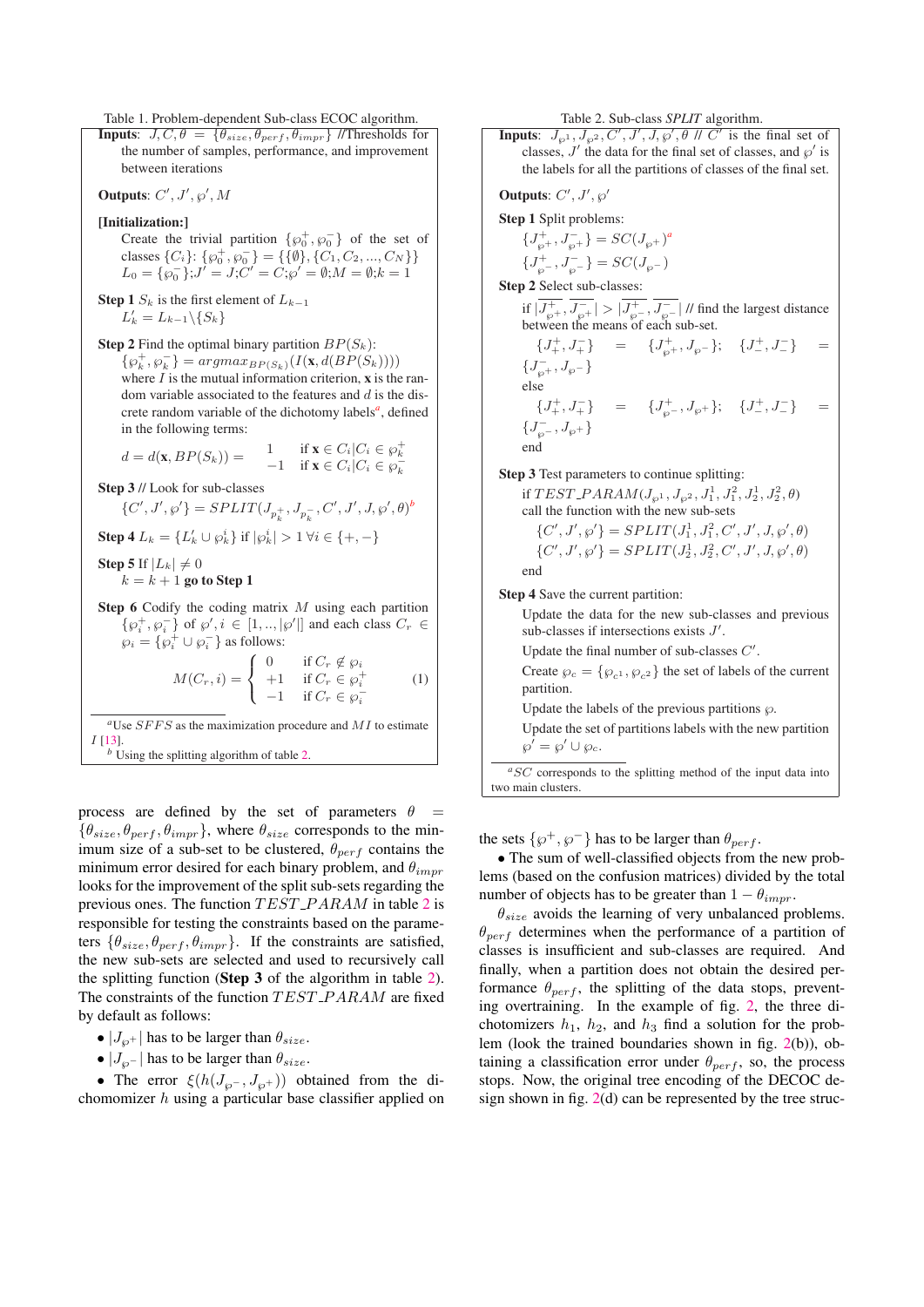ture of fig. 2(e), where the original class associated to each sub-class is shown in the leaves.

When the final set of binary problems is obtained, its respective set of labels  $\wp'$  is used to create the coding ma-<br>trix M (eq. (1)). The outputs C' and I' contain the final trix M (eq. (1)). The outputs C' and J' contain the final<br>set of sub-classes and the new data for each sub-class reset of sub-classes and the new data for each sub-class, respectively. Finally, to decode the new sub-class problemdependent design of ECOC, we take advantage of the recently proposed Loss-Weighted decoding design [5]. The decoding strategy uses a set of normalized probabilities based on the performance of the base classifier and the ternary ECOC constraints [5].

# 4. Feature Extraction

The RF features are obtained by means of the analysis of the power spectrum after RF acquisition, filtering, and exponential compensation by TGC. It is done by means of Autoregressive Models (ARM), as explained in [7].

Given that different plaques can be discriminated as regions with different grey-level distributions, it is a natural decision to use texture descriptors. Our strategy is instead of trying to find out the optimal texture descriptor for our problem to gather several families of descriptors and apply multiple classifiers able to learn and extract the optimal features for the concrete problem.

The co-occurrence matrix is defined as the estimation of the joint probability density function of gray level pairs in an image [11]. The sum of all element values is:

$$
P(i, j, D, \theta) = P(I(l, m))
$$
  

$$
P(I(l, m)) = i \otimes I(l + D\cos(\theta), m + D\sin(\theta)) = j)
$$
\n(2)

where  $I(l, m)$  is the gray value at pixel  $(l, m)$ , D is the distance among pixels and  $\theta$  is the angle between neighbors. We have established the orientation  $\theta$  to be  $[0^\circ, 45^\circ, 90^\circ, 135^\circ]$  [11]. After computing this matrix, Energy, Entropy, Inverse Difference Moment, Shade, Inertia and Promenance measures are extracted [11].

Local Binary Patterns (LBP) are used to detect uniform texture patterns in circular neighborhoods with any quantization of angular space and spatial resolution. LBP are based on a circular symmetric neighborhood of P members with radius  $R$ . To achieve gray level invariance, the central pixel  $g_c$  is subtracted to each neighbor  $g_p$ , assigning the value 1 to the result if the difference is positive and 0, otherwise. LBPs are defined as follows:

$$
LBP_{R,P} = \sum_{p=0}^{P} a(g_p - g_c) \cdot 2^p
$$
 (3)

A Gabor filter is a special case of wavelets which is essentially a Gaussian modulated by a complex sinusoid s. In 2D, it has the following form in the spatial domain:

$$
h(x,y) = \frac{1}{2\pi\sigma^2} \exp\{-\frac{1}{2}[(\frac{x^2+y^2}{\sigma^2})]\} \cdot s(x,y)
$$
  

$$
s(x,y) = \exp[-i2\pi(Ux+Vy)], \phi = \arctan V/U
$$

where  $\sigma$  is the standard deviation, U and V represent the 2D frequency of the complex sinusoid, and  $\phi$  is the angle of the frequency.

As a result of extracting the texture descriptors, we construct an *n*-dimensional feature vector where  $n = k + l +$  $m + 1$ , k is the number of co-occurrence matrix measurements,  $l$  is the number of Gabor filters,  $m$  is the number of LPB and the last feature is the measure of the "shadow" in the image [6].

#### 4.1. Data set

To generate the data sets we used the RF signals and their reconstructed images from a set of 10 different patients with Left Descent Artery pullbacks acquired in Hospital "German Trias i Pujol" from Barcelona, Spain. All these pullbacks contain the three classes of plaque. For each one, 10 to 15 different vessel sections were selected to be analyzed. Two physicians independently segmented 50 areas of interest per pullback. From these segmentations we took 15 regions of interest (ROI) of tissue per study randomly making a total of 5000 evaluation ROIs. To build the data set, these selections were mapped in both RF signals and reconstructed images. In order to reduce the variability among different observers, the regions where both cardiologist agreed have been taken under consideration. Some samples from the data set are shown on the left of fig. 3. To generate the data set of texture features, the intersection



Figure 3. Left: IVUS data set samples. Right: (top) segmentation by a physician and (down) Automatic classification with Texture-Based Features.

between segmented images is mapped into a feature vector. Then, all the features collected are categorized by patient and each of the three possible plaques type. The features are calculated for each pixel and gathered in a feature vector of 68 dimensions. An example of a manual and automatic texture-based segmentation is shown on the right of fig. 3.

To generate the data set of RF features, the RF signals have been acquired using a 12-bit acquisition card with a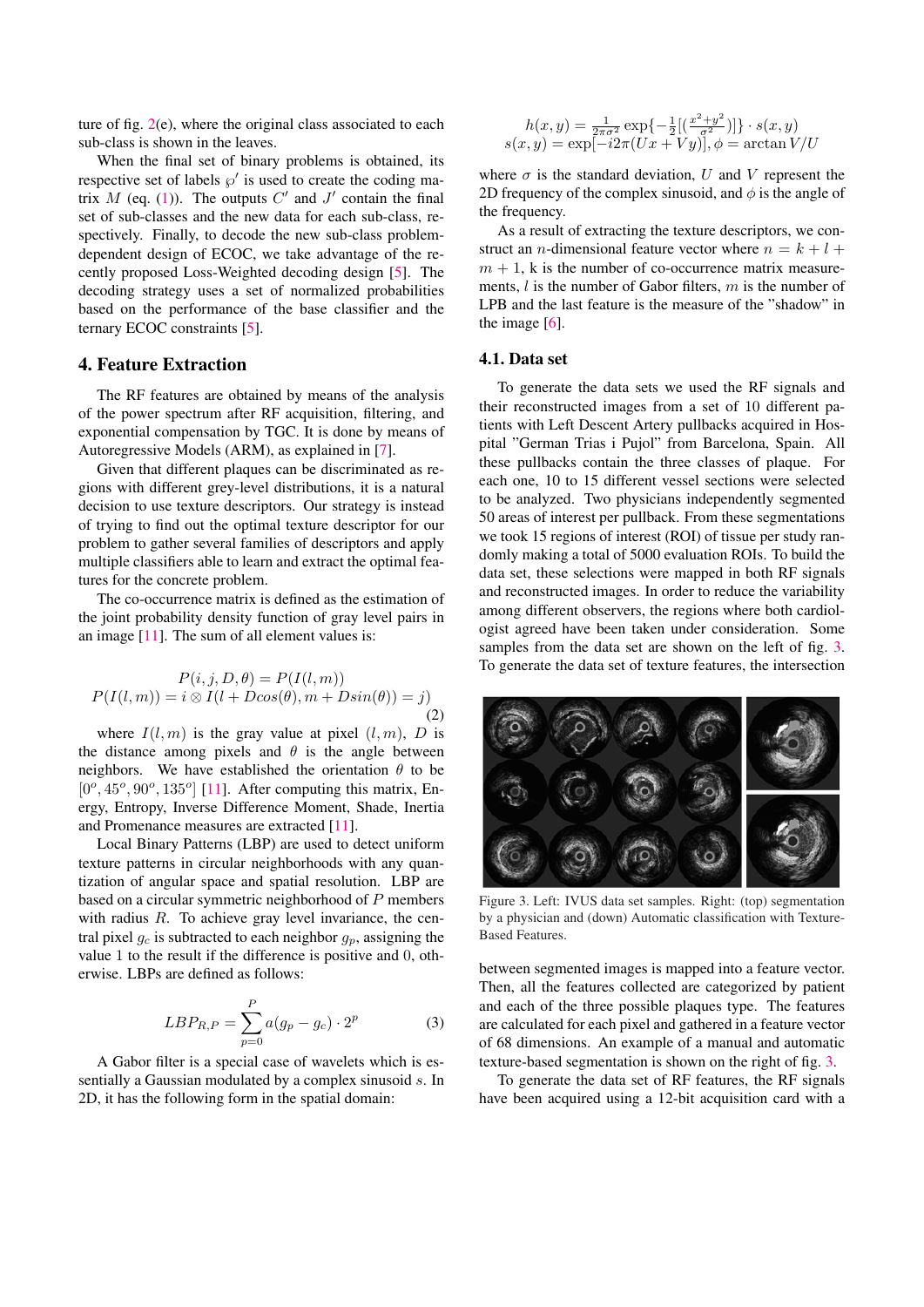sampling rate of  $f_s = 200 MHz$ . The IVUS equipment used is Galaxy II from Boston Scientific with a catheter transducer frequency of  $f = 40Mhz$ , and it is assumed a sound speed in tissue of  $1565m/s$ . Each IVUS image consists of a total of 256 A-lines (ultrasound beams), with a radial distance of  $r = 0.65$ *cm*. The attenuation in tissue factor used is  $\alpha = 1Db/Mhz \times cm$ . To analyze the RF signals, the sliding window is composed of  $n = 64$  samples of depth and  $m = 12$  radial A-lines, and the displacement is fixed in 16 samples and four A-lines. The power spectrum of the window ranges from 0 to  $100MHz$  and it is sampled by 100 points. Then, it is complemented with two energy measures yielding a 102 feature vector.

We also consider a data set that concatenates the descriptors from the previous RF and texture-based features, obtaining a feature vector of length 170 features, and a fourth data set considering the 14 slope-based features proposed in [10].

#### 5. Results

Before the experimental results are presented, we comment the data, methods, and evaluation measurements.

• *Data*: The data used for the experiments corresponds to the four data sets described at the previous section: RF, texture-based, combined features, and slope-based features data sets.

• *Methods*: We compare our method with the state-ofthe-art ECOC coding designs: one-versus-one, one-versusall, dense random, sparse random, and DECOC [1][13]. Each strategy uses the previously mentioned Linear Lossweighted decoding. Three different base classifiers are applied: Nearest Mean Classifier (*NMC*) with the classification decision using the Euclidean distance between the mean of the classes, Discrete Adaboost with 50 iterations of Decision Stumps, and Linear Discriminant Analysis implementation of the PR Tools using the default values. For these experiments, we selected  $k$ -means as the splitting criterion SC for the Sub-class ECOC approach.

• *Evaluation measurements*: To measure the performance of the different experiments, we apply leave-onepatient-out evaluation. Moreover, we use the statistical Friedman and Nemenyi tests to look for statistical significance among the methods performances [3].

Applying the three different base classifiers over the set of ECOC configurations, the performance results for RF features, texture-based features, combined features, and slope-based features are shown in fig. 4. Comparing the results among the different data sets, one can see that the worst performances are obtained by the RF and slope-based features, which obtain very similar results for all the base classifiers and ECOC configurations. The texture-based features obtain in most cases results upon 90%. Finally, the data set of combined RF and texture-based features slightly outperform the results obtained by the texture-based feature, though the results do not significantly differ<sup>1</sup>. This behavior is summarize in table 3, where the mean rank obtained by each feature set is shown. The rankings are obtained estimating each particular ranking  $r_i^j$  for each prob-<br>lem *i* and each feature set *i* and computing the mean ranklem  $i$  and each feature set  $j$ , and computing the mean ranking R for each feature set as  $R_j = \frac{1}{N} \sum_i r_i^j$ , where N is<br>the total number of problems (3 base classifiers  $\times$  6 ECOC ing *t* to each reading set as  $t_{ij} = N \sum_{i} t_{i}$ , where *I* is<br>the total number of problems (3 base classifiers  $\times$  6 ECOC designs). Note that the best ranking corresponds to the combined set of features, and that the individual feature set that obtains the best results correspond to texture-based. Con-

| Table 3. Mean rank for each feature set. |  |      |                                                               |      |
|------------------------------------------|--|------|---------------------------------------------------------------|------|
|                                          |  |      | Feature set    RF   Texture-based   RF+Texture-based   Slopes |      |
| Mean rank $  2.94  $                     |  | 2.28 |                                                               | 2.83 |

cerning the classification strategies, observing the obtained performances in fig. 4, one can see that independently of the data set and the ECOC design applied, the Sub-class ECOC approach always attains the best results. To compare these performances, the mean rank of each ECOC design considering the twelve different experiments (3 base classifiers  $\times$ 4 data sets) is shown in table 4. One can see that the Subclass ECOC attains the best position for all experiments. To analyze if the difference between methods ranks are statistically significant, we apply the Friedman and Nemenyi tests. In order to reject the null hypothesis that the measured ranks differ from the mean rank, and that the ranks are affected by randomness in the results, we use the Friedman test. The Friedman statistic value is computed as follows:

$$
X_F^2 = \frac{12N}{k(k+1)} \left[ \sum_j R_j^2 - \frac{k(k+1)^2}{4} \right] \tag{4}
$$

In our case, with  $k = 6$  ECOC designs to compare,  $X_F^2 = 30.71$ . Since this value is undesirable conservative,<br>Iman and Davenport proposed a corrected statistic: Iman and Davenport proposed a corrected statistic:

$$
F_F = \frac{(N-1)X_F^2}{N(k-1) - X_F^2}
$$
 (5)

Applying this correction we obtain  $F_F = 11.53$ . With six methods and twelve experiments,  $F_F$  is distributed according to the  $F$  distribution with 5 and 55 degrees of freedom. The critical value of  $F(5, 55)$  for 0.05 is 2.40. As the value of  $F_F$  is higher than 2.45 we can reject the null hypothesis. One we have checked for the for the nonrandomness of the results, we can perform a post hoc test to check if one of the techniques can be singled out. For this purpose we use the Nemenyi test - two techniques are significantly different if the corresponding average ranks differ by at least the critical difference value CD:

 $1$ Due to the high similitude among slope-based and RF features results, the combination of texture-based and slope-based features has been omitted.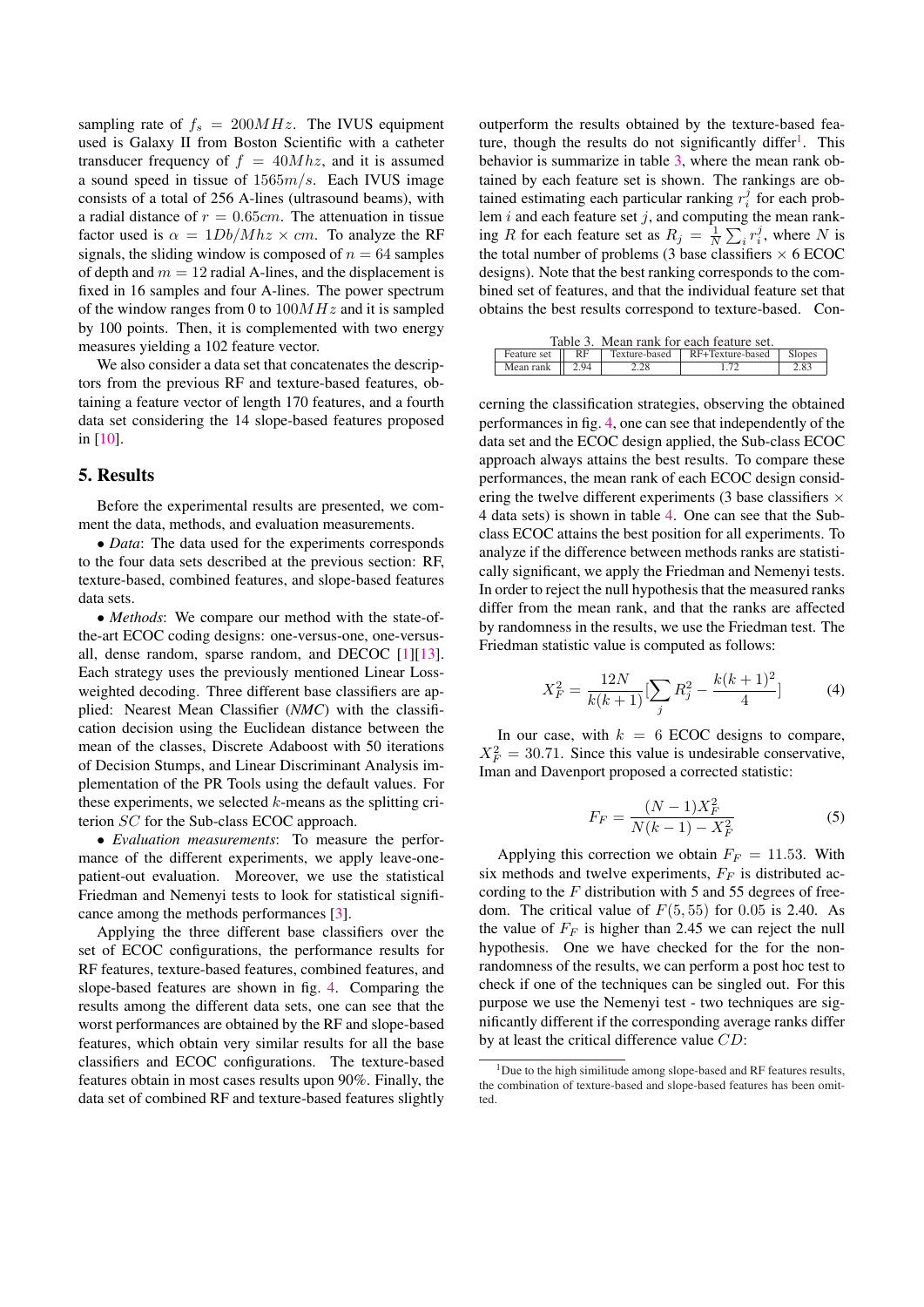

Performance results with Radio Frequency features

Figure 4. Performance results for different sets of features, ECOC designs, and base classifiers on the IVUS data set.

$$
CD = q_{\alpha} \sqrt{\frac{k(k+1)}{6N}}
$$
 (6)

where  $q_{\alpha}$  is based on the Studentized range statistic divided by  $\sqrt{2}$ . In our case, when comparing six methods with a confidence value  $\alpha = 0.10$ ,  $q_{0.10} = 1.44$ . Substituting, we obtain a critical difference value of 1.09. Since the difference of any technique rank with the Sub-class rank is higher than the  $CD$ , we can infer that the Sub-class approach is significantly better than the rest with a confidence of 90% in the present experiments.

6. Conclusions

Mean rank

In this paper, we characterized Intravascular Ultrasound tissues based on RF and texture-based features. We presented a Sub-class approach of Error-Correcting Output Codes that splits the tissue classes into different sub-sets according to the applied base classifier. In this sense, com-

Table 4. Mean rank for each ECOC design. ECOC design one-versus-one one-versus-all dense random<br>Mean rank 233 5.08 4.25

ECOC design sparse random DECOC Sub-class<br>Mean rank 5.00 2.67 1.00 Mean rank  $\vert$  5.00  $\vert$  2.67 1.00